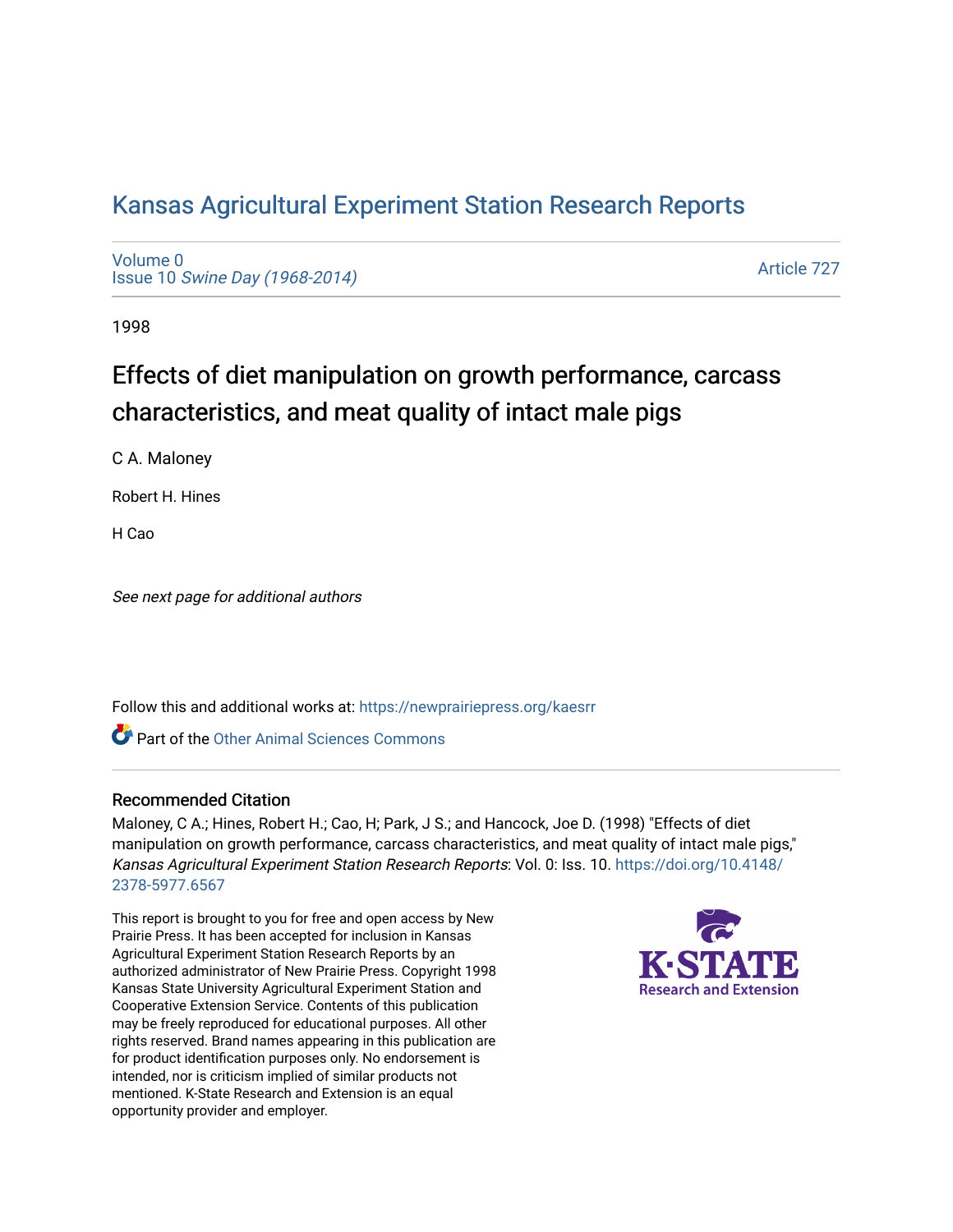## Effects of diet manipulation on growth performance, carcass characteristics, and meat quality of intact male pigs

#### Abstract

Castrates were predictably less efficient, had greater ADFI, and tended to have more BF than contemporary boars. Castration decreased detection of boar taint, but alterations of dietary CP, pH, and antimicrobial level from 225 to 276 lb had no effect on sensory panel perception of odor from fat of intact males.; Swine Day, Manhattan, KS, November 19, 1998

#### Keywords

Swine day, 1998; Kansas Agricultural Experiment Station contribution; no. 99-120-S; Report of progress (Kansas State University. Agricultural Experiment Station and Cooperative Extension Service); 819; Swine; Boars; Diet; Boar odor

#### Creative Commons License



This work is licensed under a [Creative Commons Attribution 4.0 License](https://creativecommons.org/licenses/by/4.0/).

#### Authors

C A. Maloney, Robert H. Hines, H Cao, J S. Park, and Joe D. Hancock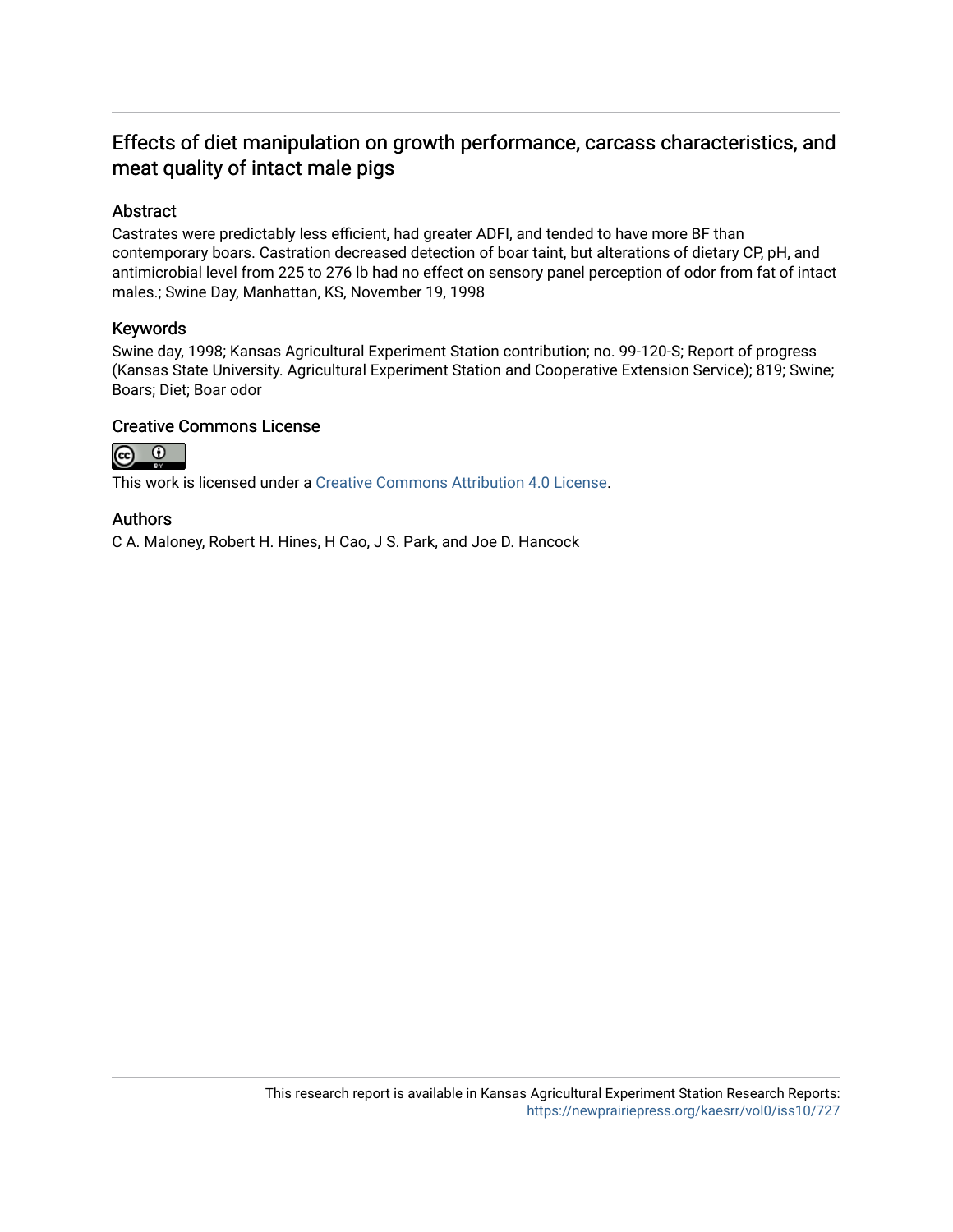

#### **Summary**

Castrates were predictably less efficient, had greater ADFI, and tended to have more BF than contemporary boars. Castration decreased detection of boar taint, but alterations of dietary CP, pH, and antimicrobial level from 225 to 276 lb had no effect on sensory panel perception of odor from fat of intact males.

(Key Words: Boars, Diet, Boar Odor.)

#### Introduction

Use of intact males for fresh pork production in the United States offers many economically important advantages, such as improved feed efficiency and leaner carcasses when compared to barrows. Other advantages, which could lead to greater consumer acceptance of pork, are decreased animal welfare concerns (by ending surgical castration) and producing a leaner product with a high percentage of unsaturated fatty acids. However, the perception of off-odor or taint overshadows these advantages, with 35% of adults perceiving boar odor as objectionable. Skatole and androstenone are two unrelated compounds blamed for the undesirable odor during cooking and consumption of boar meat. The data reported herein result from an experiment designed to determine if diet manipulation affects taste panel perception of pork from intact males.

#### **Procedures**

A total of 80 pigs (10 barrows and 70 boars with an average initial BW of 112 lb) was used in a 70-d growth assay to determine the effects of diet manipulation on growth

performance, carcass characteristics, and meat quality of intact male pigs. The pigs were blocked by weight and allotted to pens based on gender and ancestry. There were two pigs per pen and five pens per treatment. The diets (Table 1) were formulated to 1.3% lysine, .75% Ca, and .65% P for 112 to 169 lb; 1.1% lysine, .65% Ca, and .55% P for 169 to 225 lb; and 1.1% lysine, .55% Ca, and .45% P for 225 to 276 lb. The pigs were fed the same diet to 225 lb BW. For 225 to 276 Ib, barrows and a boar control received the basal diet. For the other treatments, dietary pH was decreased by adding citric acid (low pH) and increased with sodium bicarbonate (high pH), crude protein was increased by removing crystalline amino acids (low crystalline amino acids) and decreased by adding them (high crystalline amino acids), and antimicrobials were decreased by removing the tylosin from the diet (low antimicrobials) and increased by adding copper sulfate and tylosin to the diet (high antimicrobials).

The pigs were housed in an environmentally controlled finishing facility in  $5$ -ft  $\times$  5-ft pens with totally slotted flooring. The pens were equipped with a single-hole self-feeder and nipple waterer to allow ad libitum consumption of feed and water. Pig and feeder weights were collected after each phase of the experiment to allow calculation of ADG, ADFI, and F/G. The pigs were killed at a commercial packing plant where HCW and BF were measured, and adipose samples were obtain for sensory analyses.

Consumer perception of the tissue samples was determined by a trained panel. All panel members were chosen from a pool of people subjected to a screening process, with the most sensitive to boar odor chosen for the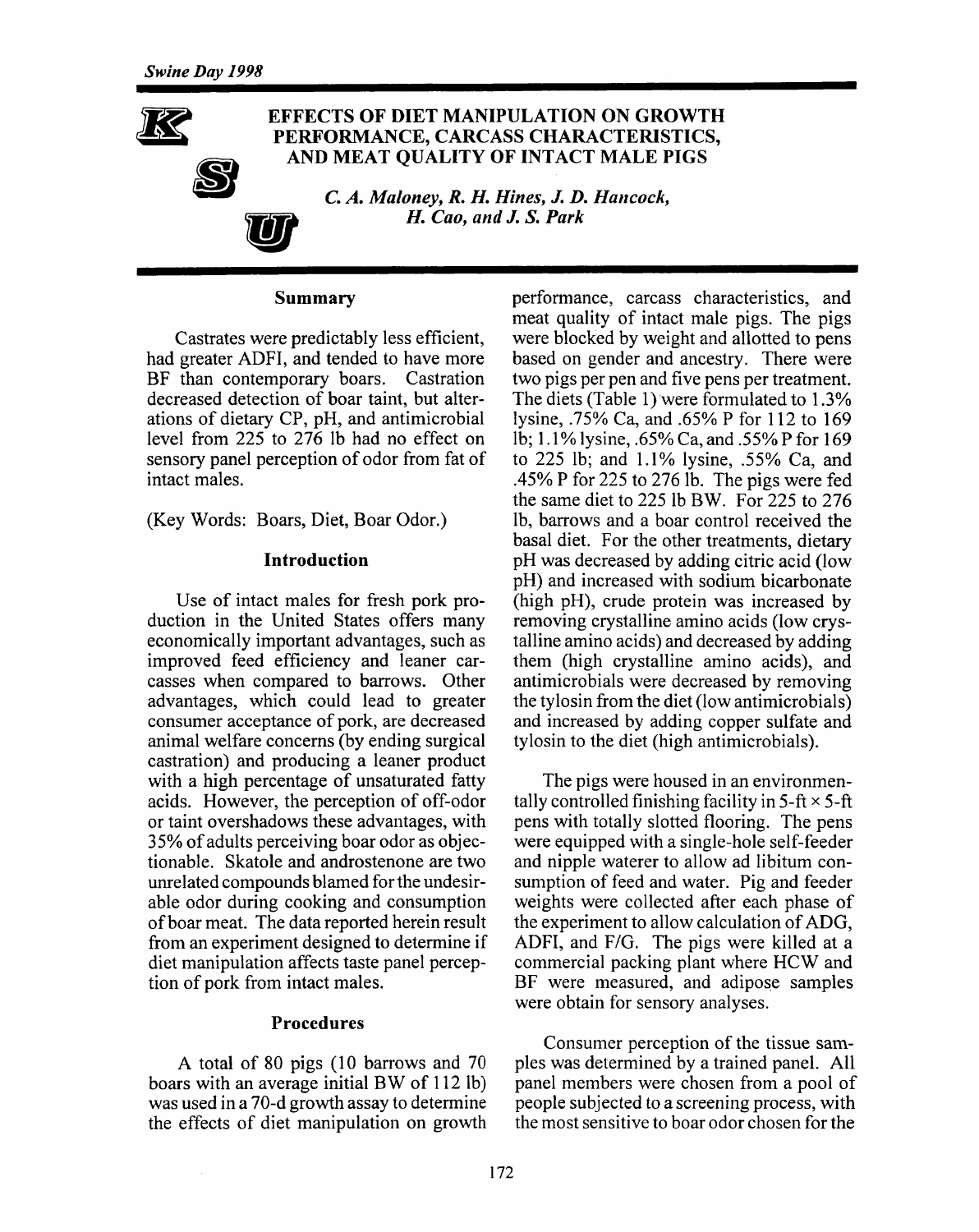panel. The panel would not be considered a cross section of the population, because only those who were sensitive to boar taint were chosen. To determine level of boar taint, a small sample of fat was streaked across a hot plate, and the aroma immediately evaluated by each panelist. The samples were scored from 1 to 5 where:  $1 = no$  odor;  $2 = very$ slight;  $3 =$  slight;  $4 =$  moderate; and  $5 =$ strong boar odor.

The experimental design was a randomized complete block with orthogonal contrasts used to separate treatment means. Comparisons were: barrows vs boars; control boars vs those with diet modifications; crystalline amino acids vs pH and antibiotics; low vs high crystalline amino acids; pH vs antibiotics; low vs high pH; and low vs high antibiotics.

#### **Results and Discussion**

To 225 lb. ADG was not affected, but the barrows had greater ADFI (P<.004) and were less efficient  $(P<.001)$  than boars. From 225 to 276 lb, ADG and F/G were not affected by treatment  $(P>15)$ , although the barrows still had greater ADFI  $(P<.02)$  than the boars. Overall (from 112 to 276 lb) boars were 13% more efficient than barrows  $(P<.002)$  and consumed 8% less feed (P<.009).

From 225 to 276 lb, boars fed the low pH treatment consumed 21% less feed than the control boars and 14% less feed than boars fed the other treatments. This resulted in the boars fed low pH having lower ADFI  $(P<.04)$  than the boars fed high pH, although ADG and  $F/G$  were not affected  $(P>15)$ . Manipulating CP in the diet with crystalline amino acids did not affect growth performance, carcass measurements, or boar odor  $(P<.12)$ . However, a trend  $(P<.07)$  for greater efficiency of gain occurred when pigs were fed the high antimicrobial treatment from 225 to 276 lb.

No differences occurred among the treatments for hot carcass weight or dressing percentage, but boars tended to be leaner  $(P<.06)$  than barrows. The barrows scored lower  $(P<.002)$  for odor than the boars, but diet manipulation did not affect  $(P > .24)$  odor among the boar treatments.

Based on the results of this experiment, castrates were less efficient, had increased ADFI, and tended to have greater BF than boars. Castration decreased boar taint, but alterations of dietary CP, pH, and antimicrobial concentrations, from 225 to 276 lb, did not affect sensory panel perception of odor from fat of intact males.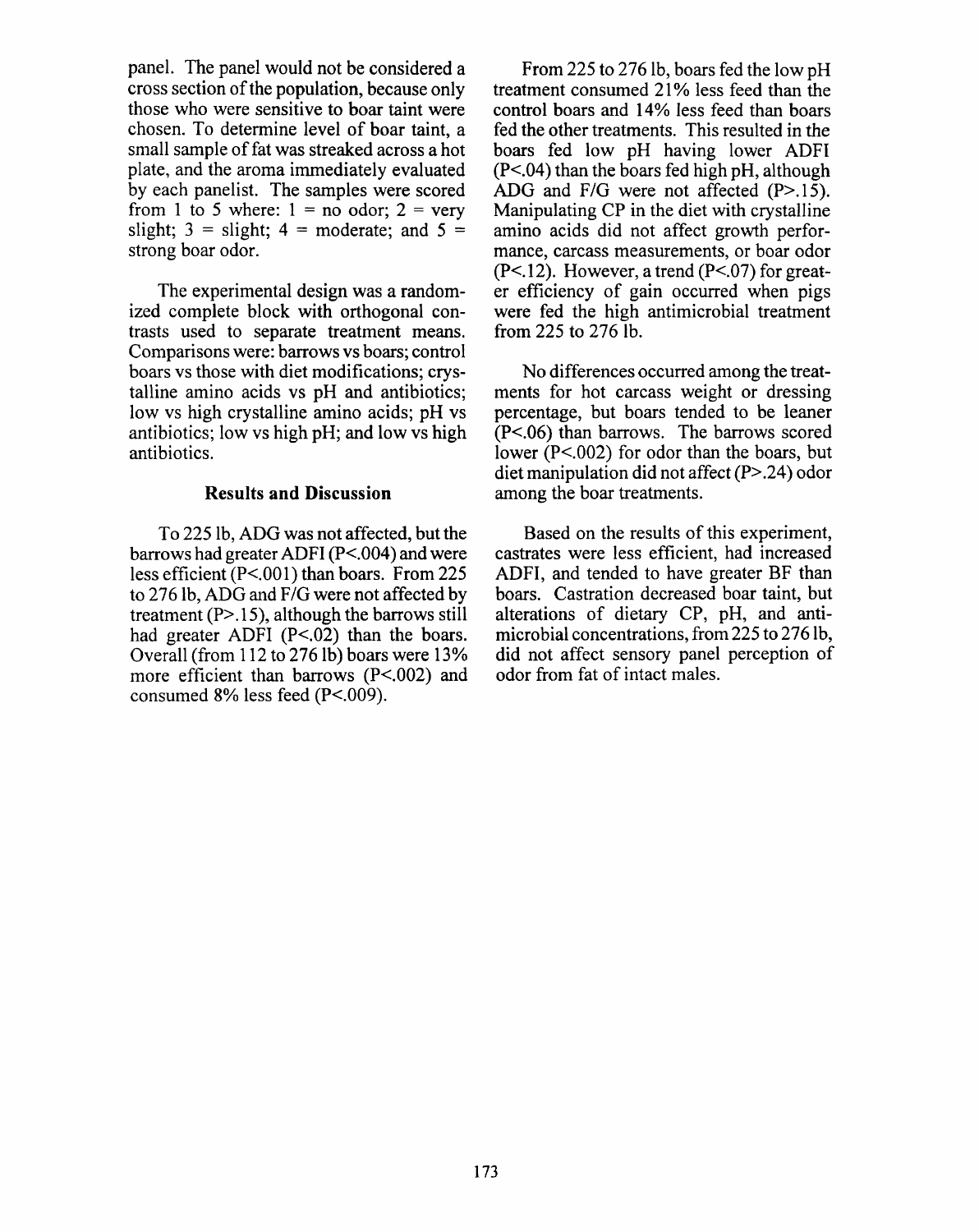### **Table 1. Diet Composition**

|                             |                            |                |         | 225 to 276 lb <sup>c</sup> |        |             |                           |                |        |
|-----------------------------|----------------------------|----------------|---------|----------------------------|--------|-------------|---------------------------|----------------|--------|
|                             |                            |                |         | Crystalline                |        |             |                           |                |        |
|                             |                            |                |         | Diet pH                    |        | amino acids |                           | Antimicrobials |        |
| Item                        | 112 to 169 lb <sup>a</sup> | 169 to 225 lbb | Control | Low                        | High   | Low         | High                      | Low            | High   |
| Com                         | 63.80                      | 73.42          | 76.75   | 73.04                      | 72.13  | 72.61       | 83.92                     | 77.04          | 76.57  |
| Soybean meal (46.5% CP)     | 30.49                      | 21.19          | 18.95   | 19.58                      | 19.73  | 23.37       | 10.81                     | 18.90          | 18.98  |
| Soy oil                     | 2.00                       | 2.00           | 1.23    | 2.70                       | 3.06   | 1.29        | 1.30                      | 1.12           | 1.30   |
| Monocalcium phosphate       | 1.30                       | .98            | .54     | .57                        | .58    | .46         | .69                       | .54            | .54    |
| Limestone                   | 1.08                       | 1.03           | .99     | .97                        | .97    | 1.00        | .97                       | .99            | .99    |
| Salt                        | .35                        | .35            | .35     | .35                        | .35    | .35         | .35                       | .35            | .35    |
| KSU vitamins and minerals   | .40                        | .40            | .40     | .40                        | .40    | .40         | .40                       | .40            | .40    |
| Citric acid                 | ----                       |                |         | 1.60                       | ----   | ----        |                           | ----           |        |
| Sodium bicarbonate          | ----                       | ----           | ----    | ----                       | 2.00   | ----        | ----                      | ----           | ----   |
| Lysine-HCl                  | .28                        | .35            | .43     | .42                        | .41    | .27         | .72                       | .43            | .43    |
| DL-methionine               | .17                        | .13            | .16     | .17                        | .17    | .12         | .24                       | .16            | .16    |
| L-threonine                 | ----                       | .02            | .07     | .07                        | .07    |             | .19                       | .07            | .07    |
| L-isoleucine                |                            |                |         |                            |        | ----        | .14                       | ----           |        |
| Valine                      |                            |                | ----    | ----                       | ----   | ----        | .10                       | ----           |        |
| L-tryptophan                |                            | ----           |         | ----                       | ----   | ----        | .04                       | ----           | ----   |
| Antibiotic <sup>d</sup>     | .13                        | .13            | .13     | .13                        | .13    | .13         | .13                       | ----           | .13    |
| Copper sulfate <sup>e</sup> | ----                       |                |         | ----                       |        | ----        | $\qquad \qquad -\qquad -$ | ----           | .08    |
| Total                       | 100.00                     | 100.00         | 100.00  | 100.00                     | 100.00 | 100.00      | 100.00                    | 100.00         | 100.00 |

 $174$ 

"Provided 1.3% lysine, .75% Ca, and .65% P.<br>"Provided 1.1% lysine, .65% Ca, and .55% P.<br>"Provided 1.1% lysine, .55% Ca, and .45% P.<br>"Provided 100 g/ ton tylosin.<br>"Provided 200 ppm total copper.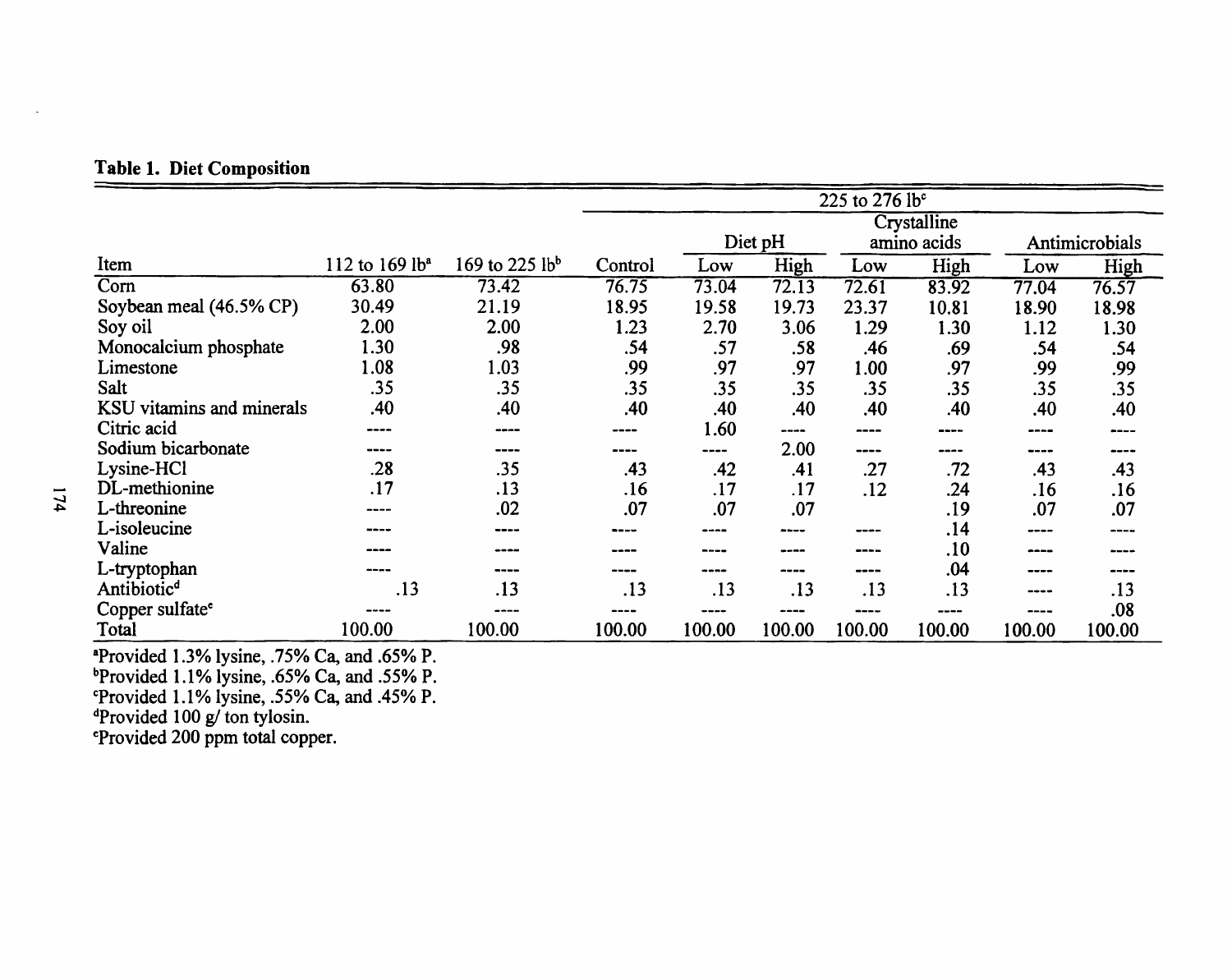|                                        |                |              | Diet pH |      | Crystalline<br>Amino Acids |      | Antimicrobials |      |            |
|----------------------------------------|----------------|--------------|---------|------|----------------------------|------|----------------|------|------------|
| Item                                   | <b>Barrows</b> | <b>Boars</b> | Low     | High | Low                        | High | Low            | High | <b>SE</b>  |
| 112 to 225 lb (d 0 to 46) <sup>b</sup> |                |              |         |      |                            |      |                |      |            |
| ADG, lb                                | 2.43           | 2.47         |         |      | ----                       |      |                | ---- | .08        |
| ADFI, lb                               | 6.69           | 5.85         | ----    |      |                            | ---- | ----           | ---- | .25        |
| F/G                                    | 2.75           | 2.37         | ----    | ---- | ----                       | ---- | ----           | ---- | .06        |
| 225 to 276 lb (d 46 to 70)             |                |              |         |      |                            |      |                |      |            |
| ADG, lb                                | 2.10           | 2.37         | 1.95    | 2.12 | 2.09                       | 2.32 | 1.90           | 2.13 | .16        |
| ADFI, lb                               | 7.77           | 7.64         | 6.05    | 6.92 | 7.07                       | 7.49 | 6.81           | 6.69 | .28        |
| F/G                                    | 3.70           | 2.83         | 3.10    | 3.26 | 3.38                       | 3.23 | 3.58           | 3.14 | .23        |
| 112 to 276 lb (d 0 to 70)              |                |              |         |      |                            |      |                |      |            |
| ADG, lb                                | 2.31           | 2.45         | 2.17    | 2.39 | 2.41                       | 2.42 | 2.25           | 2.35 | .08        |
| ADFI, lb                               | 7.08           | 6.49         | 5.88    | 6.43 | 5.83                       | 6.42 | 6.14           | 6.06 | .30        |
| F/G                                    | 3.06           | 2.65         | 2.71    | 2.69 | 2.42                       | 2.65 | 2.73           | 2.58 | .11        |
| HCW, lb                                | 204            | 205          | 204     | 207  | 208                        | 205  | 204            | 206  | 2.7        |
| DP, $\%^c$                             | 74.2           | 74.4         | 74.0    | 75.0 | 75.4                       | 74.3 | 74.0           | 75.9 | 1.0        |
| $BF$ , in <sup>d</sup>                 | 1.02           | .98          | .94     | .94  | .91                        | .91  | .87            | .91  | .15        |
| Odore                                  | 2.2            | 2.8          | 3.0     | 3.1  | 3.3                        | 3.0  | 2.9            | 3.2  | $\cdot$ .2 |

Table 2. Effect of Diet Manipulation on Growth Performance and Carcass Characteristics<sup>a</sup>

<sup>a</sup>Eighty pigs (10 barrows and 70 boars initially 112 lb) with 2 pigs/pen and 5 pens/trt.<br><sup>b</sup>Manipulation of the diets was not initiated until d 46 (225 lb BW).<br><sup>c</sup>Calculated as HCW / live weight x 100.

denoting the set of the set of the set of the set of the set of the set of the set of the set of the set of the set of the set of the set of the set of the set of the set of the set of the set of the set of the set of the